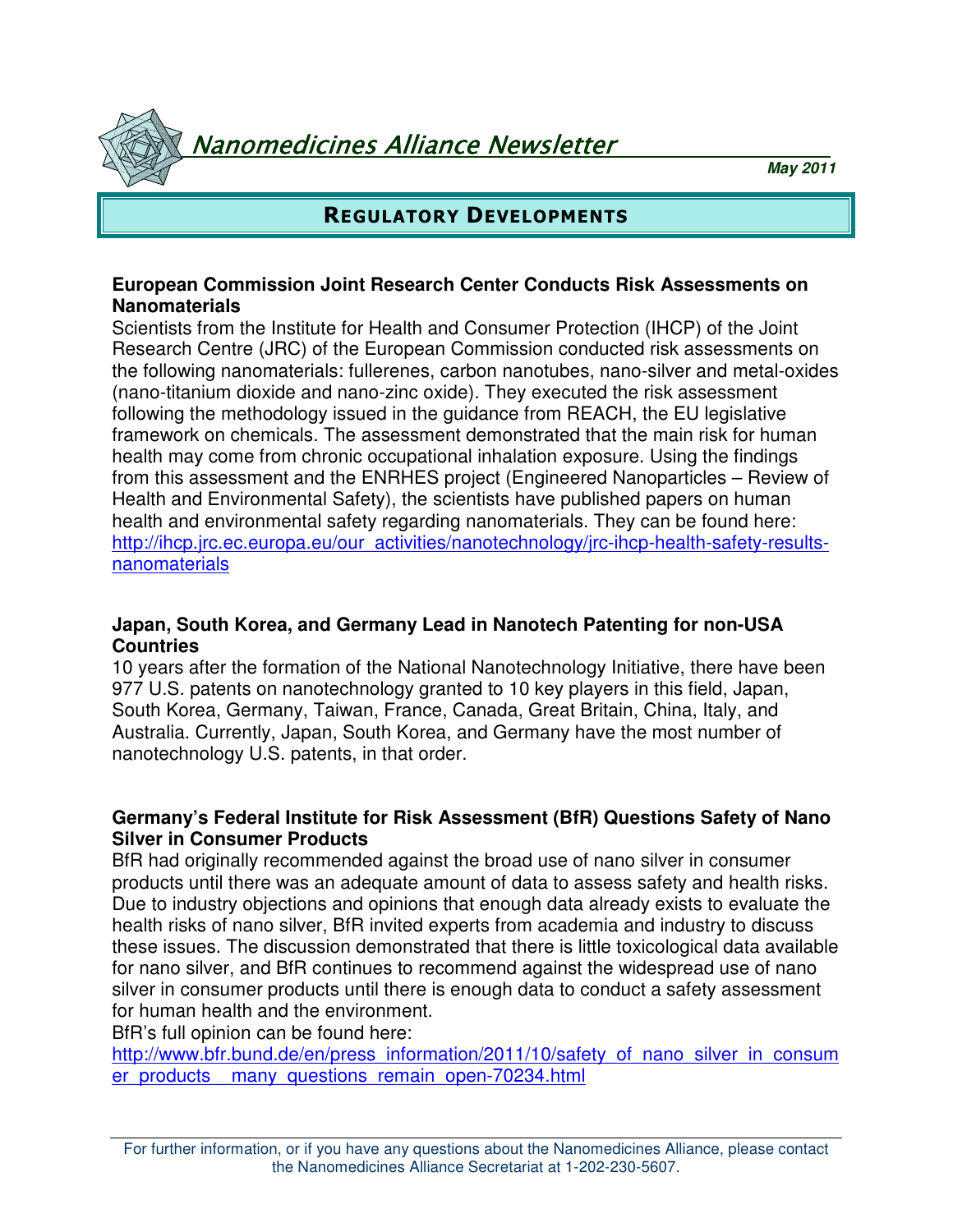## REVIEWS AND OTHER PUBLICATIONS OF INTEREST

- 1. **Gold Revolution—Gold nanoparticles for modern medicine and surgery (Review).**. Journal of Nanoscience and Nanotechnology, May 2011, Vol. 11, No. 5, pp.3740-3748. Radoslaw A. Rippel and Alexander M. Seifalian. doi: 10.1166/jnn.2011.4170 http://www.ingentaconnect.com/content/asp/jnn/2011/00000011/00000005/art00002 ?token=004117a63fba81f573d257025707023762f537338593147797c4e724725416 a51
- 2. **Silica and titanium dioxide nanoparticles cause pregnancy complications in mice.**. Nature Nanotechnology, May 2011, Vol. 6, No. 5, pp. 321-328. Kohei Yamashita, Yasuo Yoshioka, Kazuma Higashisaka, Kazuya Mimura, Yuki Morishita, Masatoshi Nozaki, Tokuyuki Yoshida, Toshinobu Ogura, Hiromi Nabeshi, Kazuya Nagano, Yasuhiro Abe, Haruhiko Kamada, Youko Monobe, Takayoshi Imazawa, Hisae Aoshima, Kiyoshi Shishido, Yuichi Kawai, Tadanori Mayumi, Shin-ichi Tsunoda, Norio Itoh, Tomoaki Yoshikawa, Itaru Yanagihara, Shigeru Saito & Yasuo Tsutsumi. doi: 10.1038/nnano.2011.41 http://www.nature.com/nnano/journal/v6/n5/abs/nnano.2011.41.html
- 3. **Frequency selective rotation of two-particle nanoactuators for rapid and sensitive detection of biomolecules**. Nano Letters. March 2011, Andrea Ranzoni, Jean J. H. B. Schleipent, Leo J. van Ijzendoorn, and Menno W. J. Prins. doi: 10.1021/nl200384p http://pubs.acs.org/doi/abs/10.1021/nl200384p
- 4. **2010 Nanotechnology Research Review**. BCC Research Report, January 2011, Chris Spivey. http://www.bccresearch.com/report/2010-nanotechnology-reviewnan047b.html

# CONFERENCES AND WORKSHOPS

## **4 th Annual Meeting of the Scandinavian Society for Biomaterials (ScSB)**

May 4-6, 2011, Fiskebäckskil, Sweden

- Focus on nanoscience and technology in biomaterials R&D
- Sessions on nanomaterials for tissue replacement & regeneration, nanomaterials in drug/gene delivery and nanomedicine, nanoscale cellsurface & tissue-material interactions, biomaterials-related infections and novel antimicrobial approaches

http://www.scsb.eu/Annual-meetings/scsb-2011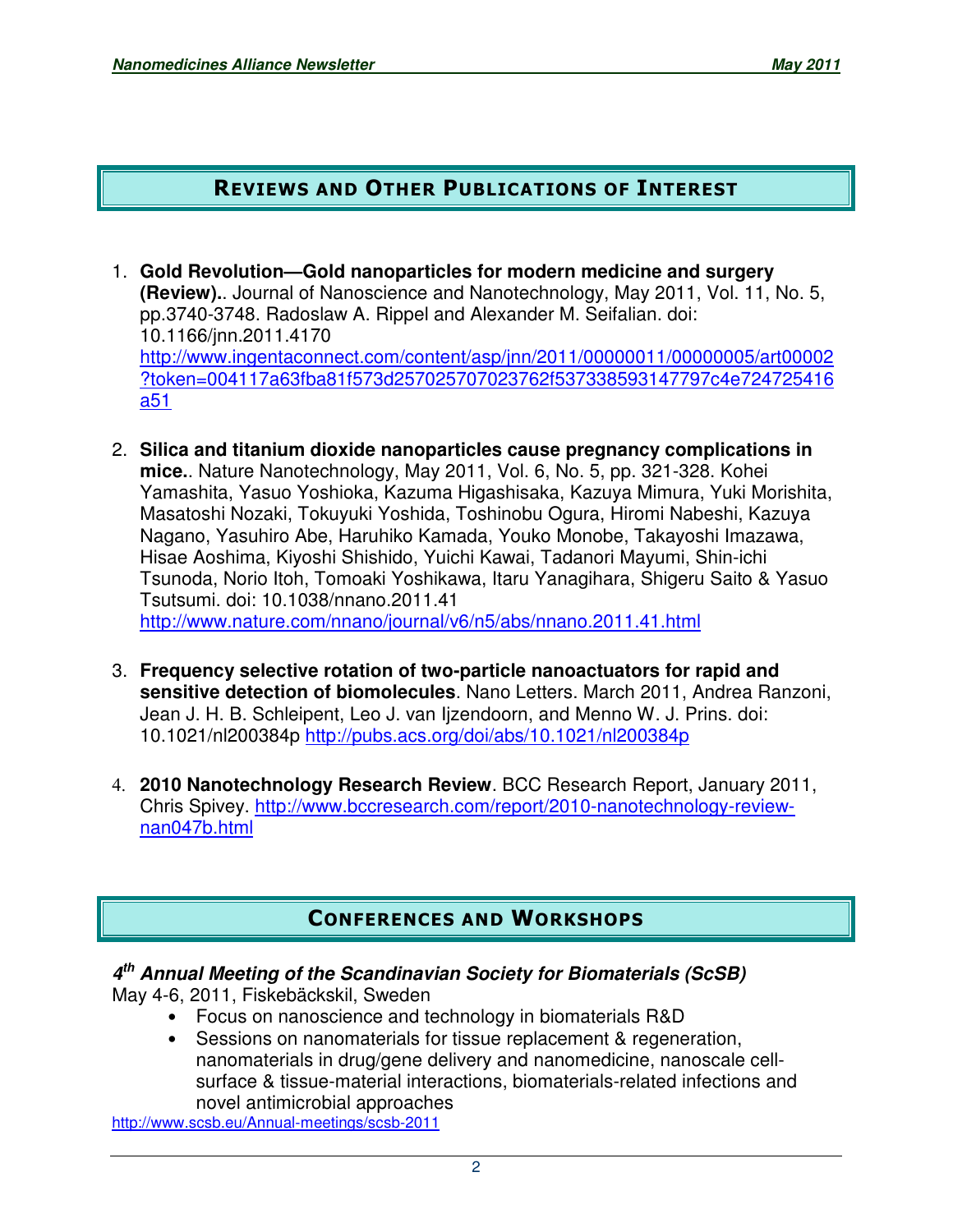### **Nanotechnology for Cancer Medicine**

May 12-13, 2011, Baltimore, MD

- Fifth annual symposium of Johns Hopkins Institute for NanoBio Technology
- Talks on nanotechnology, oncology, engineering, medicine

http://inbt.jhu.edu/outreach/symposium/twentyeleven/

### **2011 National Biotechnology Conference – sponsored by AAPS**

May 16 – 18, 2011; San Francisco, CA

Symposium on Targeted Nanotheragnostics: Scientific Achievements and Commercialization Challenges, May 16, 2011: 1:30 – 4:00 pm.

- Promising advances in scientific strategies and approaches that combine disease diagnosis with therapy (Nanotheragnostics);
- Nanodevices;
- Safety concerns on the interaction of nanomaterials and nanoparticles with the human body;
- Pharmacokinetics and biodistribution of nanoparticles;
- Formulation, processing and manufacturing of nanoparticles;
- Opportunities for future growth and commercialization of nanomedicinal products http://www.nxtbook.com/nxtbooks/aaps/nbc2011\_preprogram/#

### **Nanomedicines and the Regulatory Path**

May 17, 2011, Research Triangle Park, NC

- Hosted by Center of Innovation for Nanotechnology (COIN)
- Dialogue with CDER, PPD Global Regulatory Consulting

http://nanomedicinemay.eventbrite.com/

### **4 th European Conference for Clinical Nanomedicine**

May 23-25, 2011, Basel, Switzerland

- Organized by the European Foundation for Clinical Nanomedicine, European Technology Platform on Nanomedicine, European Science Foundation, European Society for Nanomedicine, EMA
- Addresses medical issues with potential for nanotechnology solutions, specific nanomedicine technology for different medical issues, ongoing trials in nanomedicine, regulatory challenges associated to nanomedicine, issues of inflammation and infection, the future of nanomedicine, the ethics of nanomedicine

http://www.clinam.org/images/stories/pdf/conference.pdf

## **Nanotech Conference & Expo 2011**

June 13-16, 2011, Boston, MA

- Tracks on fabrication, characterization and tools, advanced materials, electronics and microsystems, medicine and biotech, and energy and environment
- Over 5,000 attendees and 300 exhibitors expected

http://www.techconnectworld.com/Nanotech2011/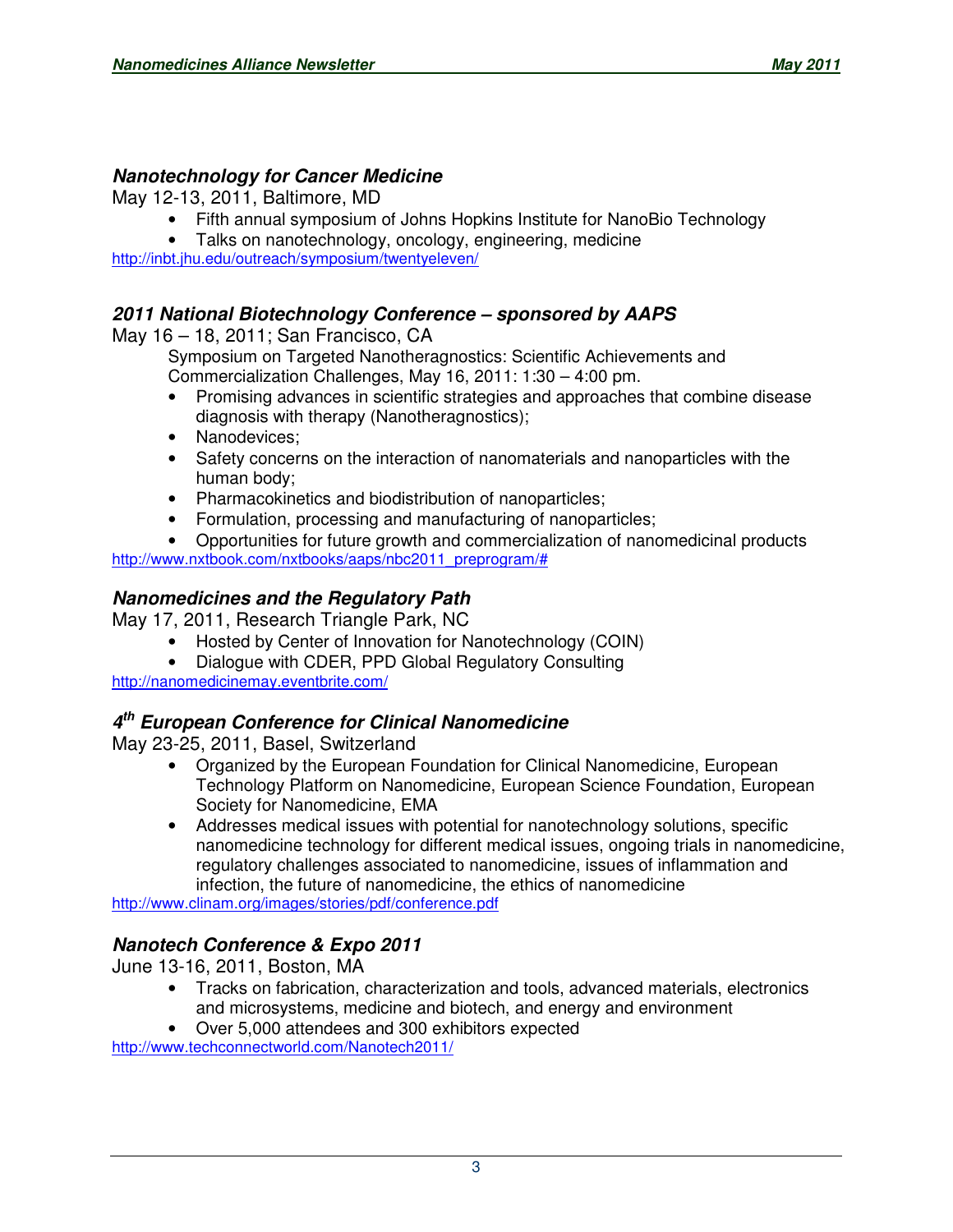## **7 th NanoBioEurope 2011**

June 21-23, 2011, Cork, Ireland

• Sessions on integrated systems, biophotonics, biomaterials, nanobioanalytics, nanobio in Ireland, in vitro diagnostics, nanoenabled drug delivery technologies, nanoenabled innovations in surgical devices and systems.

http://www.tyndall.ie/conferences/nanobio-europe//index.php

### **Pharmaceutical Nanotechnology: Applications & Commercialization**

June 29-30, 2011; London, UK

- Engineering, formulation and drug delivery
- Nano-enabled nucleic acid therapeutic delivery
- Translating discoveries into commercial successes
- Regulatory considerations, IP issues and partnering opportunities

http://smi-online.co.uk/events/overview.asp?is=4&ref=3484

## **NanoFormulation2011**

June 26 – July 1, 2011 ; Singapore

- Formulation of Nano-Biomaterials
- Handling and processing of Nanopowders
- Processing and Stabilization of Nanoparticle Suspensions
- Smart and Functional Materials in Formulations: Coating, Films and Tapes
- Safety and Health Effects and Nanoscale Materials Towards Sustainable and Safety

http://www.nanoformulation2011.com/

### **Nanoscale Bioceramics in Healthcare and High Performance Ceramics**

October 12-13, 2011, Stoke-on-Trent, Staffordshire, UK

- Hosted by Institute of Nanotechnology and CERAM
- Focus on application of bioactive glass and ceramics to orthopaedics, regenerative medicine, dentistry, biosensing, controlled drug release, high performance coatings, and functionalized biomaterials.

http://www.nano.org.uk/events/ion-events

## **NanoMedicine – 2011**

November 3 – 5, 2011, Shenzhen, China

- Breaking Research of Nanomedicines
- Versatile Nanotech and Nanomaterials in Biomedicine
- Nanodevices and Diagnostic
- Nanomedicine Targeting Major Diseases
- Regenerative Nanomedicine
- Culturing Public Environment for Healthy Growth

http://www.bitconferences.com/NanoMedicine2011/

### **BioNanoTox and Applications International Research Conference**

November 10-14, 2011, Mobile, AL

- Multidisciplinary focus on biology, nanotechnology, and toxicology
- Joint research between nanomaterials and biological systems

http://sites.google.com/site/bntconference/